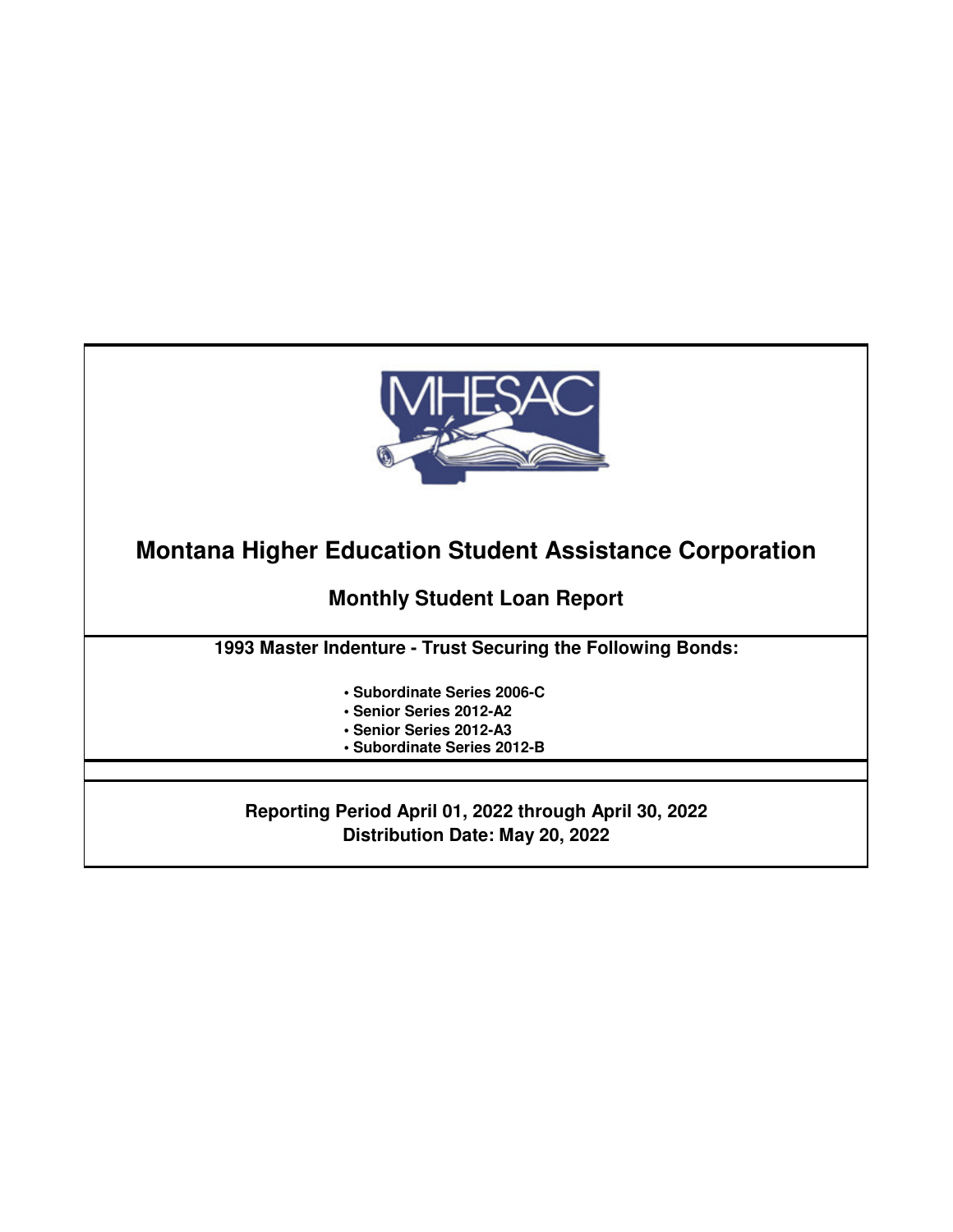|              |      | <b>MHESAC 1993 Master Indenture</b><br><b>I. Deal Parameters</b> |                                                    |              |                                 |                     |                             |                                 |                             |                                 |
|--------------|------|------------------------------------------------------------------|----------------------------------------------------|--------------|---------------------------------|---------------------|-----------------------------|---------------------------------|-----------------------------|---------------------------------|
|              |      |                                                                  | <b>Student Loan Portfolio Characteristics</b>      |              |                                 |                     | 3/31/2022                   | <b>Activity</b>                 | 4/30/2022                   |                                 |
| ΑI           |      | <b>Principal Balance</b>                                         |                                                    |              |                                 |                     | 409,809,906.32 \$           | $(5,798,603.91)$ \$             | 404.011.302.41              |                                 |
|              |      |                                                                  | Accrued Interest - To Be Capitalized               |              |                                 |                     | 985.650.17 \$               | 78,780.46 \$                    | 1,064,430.63                |                                 |
|              | Ш    | Accrued Interest - Non-Capitalized                               |                                                    |              |                                 |                     | 14.403.069.57 \$            | $(39, 158.18)$ \$               | 14.363.911.39               |                                 |
|              | ı٧   | <b>Total Student Loan Pool</b>                                   |                                                    |              |                                 |                     | 425,198,626.06              |                                 | 419,439,644.43              |                                 |
|              |      | Pending Portfolio adjustments                                    |                                                    |              |                                 |                     |                             |                                 | 1.122.35                    |                                 |
|              |      | <b>Trust Cash</b>                                                |                                                    |              |                                 |                     | 9.790.522.72                |                                 | 7.074.652.50                |                                 |
|              |      |                                                                  | Specified Reserve Account Balance                  |              |                                 |                     | 7,343,420.00                |                                 | 7,343,420.00                |                                 |
|              | viii | <b>Total Adjusted Pool</b>                                       |                                                    |              |                                 |                     | 442,332,568.78              |                                 | 433,858,839.28              |                                 |
| B            |      |                                                                  |                                                    |              |                                 |                     |                             |                                 |                             |                                 |
|              |      | Weighted Average Coupon (WAC)                                    |                                                    |              |                                 |                     | 4.274%                      |                                 | 4.275%                      |                                 |
|              |      |                                                                  | Weighted Average Remaining Term                    |              |                                 |                     | 166.46                      |                                 | 166.67                      |                                 |
|              | ш    | Number of Loans                                                  |                                                    |              |                                 |                     | 41,751                      |                                 | 41,009                      |                                 |
|              | IV   | Number of Borrowers                                              |                                                    |              |                                 |                     | 17.292                      |                                 | 17.005                      |                                 |
|              |      |                                                                  | Outstanding Principal Balance - T-Bill             |              |                                 |                     | 5,368,635.01                |                                 | 5,241,721.29                |                                 |
|              |      |                                                                  | Outstanding Principal Balance - LIBOR              |              |                                 |                     | 404,441,271.31              |                                 | 398,769,581.12              |                                 |
|              |      |                                                                  |                                                    |              |                                 |                     |                             |                                 |                             |                                 |
| $\mathsf{C}$ |      | <b>Bonds</b>                                                     |                                                    | <b>CUSIP</b> | Original<br><b>Issue Amount</b> | Rate                | <b>Balance</b><br>3/31/2022 | <b>Pool Factor</b><br>3/31/2022 | <b>Balance</b><br>4/30/2022 | <b>Pool Factor</b><br>4/30/2022 |
|              |      | 2006-C Bonds                                                     | Subordinate                                        | 612130HR8    | \$<br>30,000,000.00             | 1M LIBOR + 1.20% \$ | 18,000,000.00               | 4.34%                           | \$<br>18,000,000.00         | 4.43%                           |
|              |      | 2012-A2 Bonds                                                    | Senior                                             | 61205PAK5    | 649,000,000.00                  | 1M LIBOR + 1.00% \$ | 72,245,000.00               | 17.41%                          | \$<br>63,638,000.00         | 15.66%                          |
|              | Ш    | 2012-A3 Bonds                                                    | Senior                                             | 61205PAL3    | 305,300,000.00                  | 1M LIBOR + 1.05% \$ | 305,300,000.00              | 73.56%                          | \$<br>305,300,000.00        | 75.12%                          |
|              | IV   | 2012-B Bonds                                                     | Subordinate                                        | 61205PAM1    | 19,500,000.00                   | 1M LIBOR + 1.20% \$ | 19,500,000.00               | 4.70%                           | \$<br>19,500,000.00         | 4.80%                           |
|              |      | <b>Total Bonds Outstanding Senior</b>                            |                                                    |              |                                 |                     | 377,545,000.00              | 90.96%                          | 368,938,000.00              | 90.77%                          |
|              | VI   |                                                                  | <b>Total Bonds Outstanding Taxable Subordinate</b> |              |                                 |                     | 37.500.000.00               | 9.04%                           | 37.500.000.00               | 9.23%                           |

| <b>Indenture Percentage</b>                                                                          | 3/31/2022             | 4/30/2022             |
|------------------------------------------------------------------------------------------------------|-----------------------|-----------------------|
| <b>Senior Parity</b>                                                                                 | 116.80%               | 117.21%               |
| Subordinate Parity                                                                                   | 106.21%               | 106.37%               |
| <b>Monthly Trigger Percentage</b>                                                                    | 3/31/2022             | 4/30/2022             |
| Senior Percentage                                                                                    | 111.08%               | 111.25%               |
| Subordinate Percentage                                                                               | 100.83%               | 100.84%               |
|                                                                                                      | 3/31/2022             | 4/30/2022             |
| <b>Reserve Account</b>                                                                               |                       |                       |
| Required Reserve Acc Deposit (%)<br>Reserve Account Floor Balance (\$) (Minimum Reserve Requirement) | 1.00%<br>7,343,420.00 | 1.00%<br>7,343,420.00 |
|                                                                                                      | 7.343.420.00          | 7,343,420.00          |
|                                                                                                      |                       |                       |
| iii<br>Specified Reserve Acct Requirement (\$)<br>Current Reserve Balance - (\$)<br>iv               | 7,343,420.00          | 7,343,420.00          |

vii **Total Bonds Outstanding 1993 Master Indenture - Taxable** \$ 415,045,000.00 \$ 406,438,000.00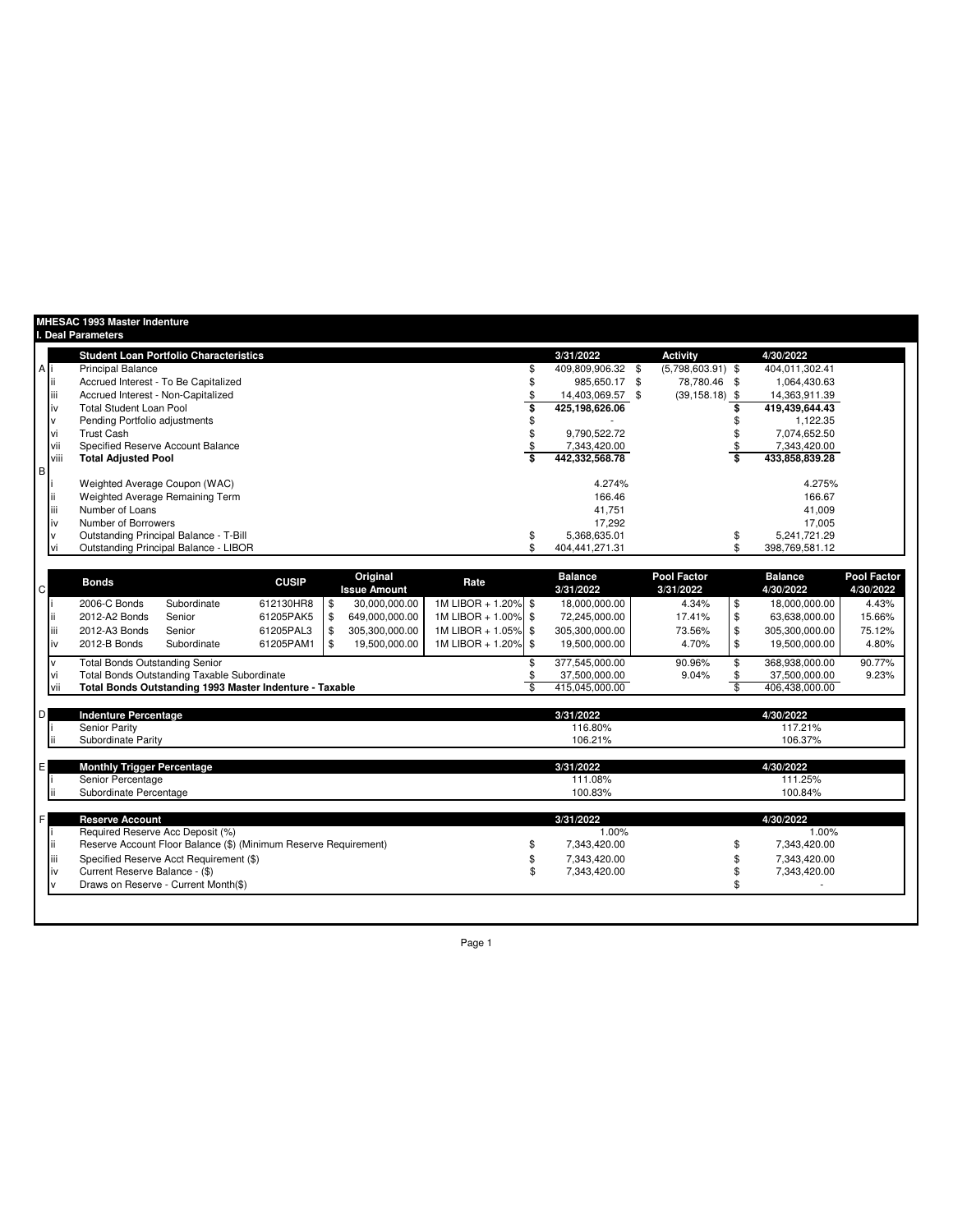## **MHESAC 1993 Master Indenture**

**II. Trust Balances, Parity Calculations, and Trigger Percentages**

|      | <b>Trust Accounts</b>                             | 3/31/2022                | 4/30/2022     |
|------|---------------------------------------------------|--------------------------|---------------|
| AI   | <b>Acquisition Account</b>                        | 10.546.49                | 75.711.25     |
|      | Administration Account                            | 651,800.00               | 651,800.00    |
| iii  | Bond- Interest, Principal, Retirement Subaccounts | 9.128.176.23             | 6,347,141.25  |
| iv   | Reserve Account                                   | 7.343.420.00             | 7.343.420.00  |
|      | Revenue Account                                   | $\overline{\phantom{a}}$ |               |
| vii  | Surplus Subaccount                                | $\overline{\phantom{a}}$ |               |
| viii | <b>Total Trust Accounts</b>                       | 17.133.942.72            | 14,418,072.50 |

|      | <b>Parity Calculations</b>                            | 3/31/2022            | 4/30/2022            |
|------|-------------------------------------------------------|----------------------|----------------------|
| B    | Value of the Indenture                                |                      |                      |
|      | Portfolio Balance                                     | \$<br>409,809,906.32 | \$<br>404,011,302.41 |
|      | Pending System Adjustments                            |                      | 1,122.35             |
| Ш    | <b>Accrued Borrower Interest</b>                      | 15,388,719.74        | 15,428,342.02        |
| iv   | <b>Accrued Subsidized Interest</b>                    | 172,398.86           | 256,987.42           |
|      | Less: Unquaranteed Amount Uncollectibles              | (326, 268.30)        | (321, 654.09)        |
| vi   | Trust Cash and Investments                            | 17,133,942.72        | 14,418,072.50        |
| vii  | Payments in Transit                                   | 214,862.12           | 433,523.67           |
| viii | Other Cash and Assets                                 | 23,718.94            | 29,374.76            |
| ix   | <b>Total Trust Value</b>                              | 442,417,280.40<br>\$ | 434,257,071.04<br>\$ |
|      | Less:                                                 |                      |                      |
| x    | <b>Accrued Payables</b>                               | 1,261,273.74         | 1,612,978.09         |
| хi   | Net Asset Value - Indenture Percentage                | 441,156,006.66<br>\$ | 432,644,092.95<br>\$ |
|      | <b>Bond Interest Outstanding</b>                      | 3/31/2022            | 4/30/2022            |
| C    | Senior Interest                                       | \$<br>171.772.75     | \$<br>184.406.08     |
|      | Subordinate Interest                                  | 128,042.10           | 129,868.24           |
|      | <b>Total Bond Interest</b>                            | 299.814.85<br>\$     | \$<br>314,274.32     |
|      | <b>Bonds Outstanding</b>                              | 3/31/2022            | 4/30/2022            |
| D    | Senior Bonds                                          | 377,545,000.00<br>\$ | 368,938,000.00<br>\$ |
|      | Subordinate Bonds                                     | 37,500,000.00        | 37,500,000.00        |
| iίi  | <b>Total Bonds</b>                                    | 415,045,000.00       | 406,438,000.00       |
|      | Distribution Amounts - Following Monthly Payment Date | 3/31/2022            | 4/30/2022            |
| E    | Senior Distribution Amount                            | 8,607,000.00<br>\$   | 5,787,000.00<br>\$   |
|      | <b>Indenture Percentage</b>                           | 3/31/2022            | 4/30/2022            |
| F    | Senior Parity<br>Bxi / $(Ci + Di)$                    | 116.80%              | 117.21%              |
|      | Subordinate Parity<br>Bxi / (Ciii + Diii)             | 106.21%              | 106.37%              |
|      | Mandhis Toleran Bananda                               | 2/24/2000            | 100/0000             |

|   |      | <b>Monthly Trigger Percentage</b>          |               | 3/31/2022                   |               | 4/30/2022                       |  |
|---|------|--------------------------------------------|---------------|-----------------------------|---------------|---------------------------------|--|
| G |      | $Bi / (Di - Ei)$<br>Senior Percentage      |               | 111.08%                     |               | 111.25%                         |  |
|   |      | Subordinate Percentage<br>Bi / (Diii - Ei) |               | 100.83%                     |               | 100.84%                         |  |
|   |      | Six Month Average Trigger Percentage       |               | <b>Current Distribution</b> |               | <b>Next Distribution Report</b> |  |
|   |      |                                            | <b>Senior</b> | <b>Subordinate</b>          | <b>Senior</b> | <b>Subordinate</b>              |  |
| н |      | 1st Month Prior                            | 111.08%       | 100.83%                     | 111.25%       | 100.84%                         |  |
|   |      | 2nd Month Prior                            | 110.50%       | 100.52%                     | 111.08%       | 100.83%                         |  |
|   | iii  | 3rd Month Prior                            | 110.20%       | 100.39%                     | 110.50%       | 100.52%                         |  |
|   | liv  | 4th Month Prior                            | 110.43%       | 100.76%                     | 110.20%       | 100.39%                         |  |
|   |      | 5th Month Prior                            | 109.92%       | 100.48%                     | 110.43%       | 100.76%                         |  |
|   | Vii  | 6th Month Prior                            | 109.33%       | 100.16%                     | 109.92%       | 100.48%                         |  |
|   | viii | Six Month Average Trigger Percentage       | 110.24%       | 100.52%                     | 110.56%       | 100.64%                         |  |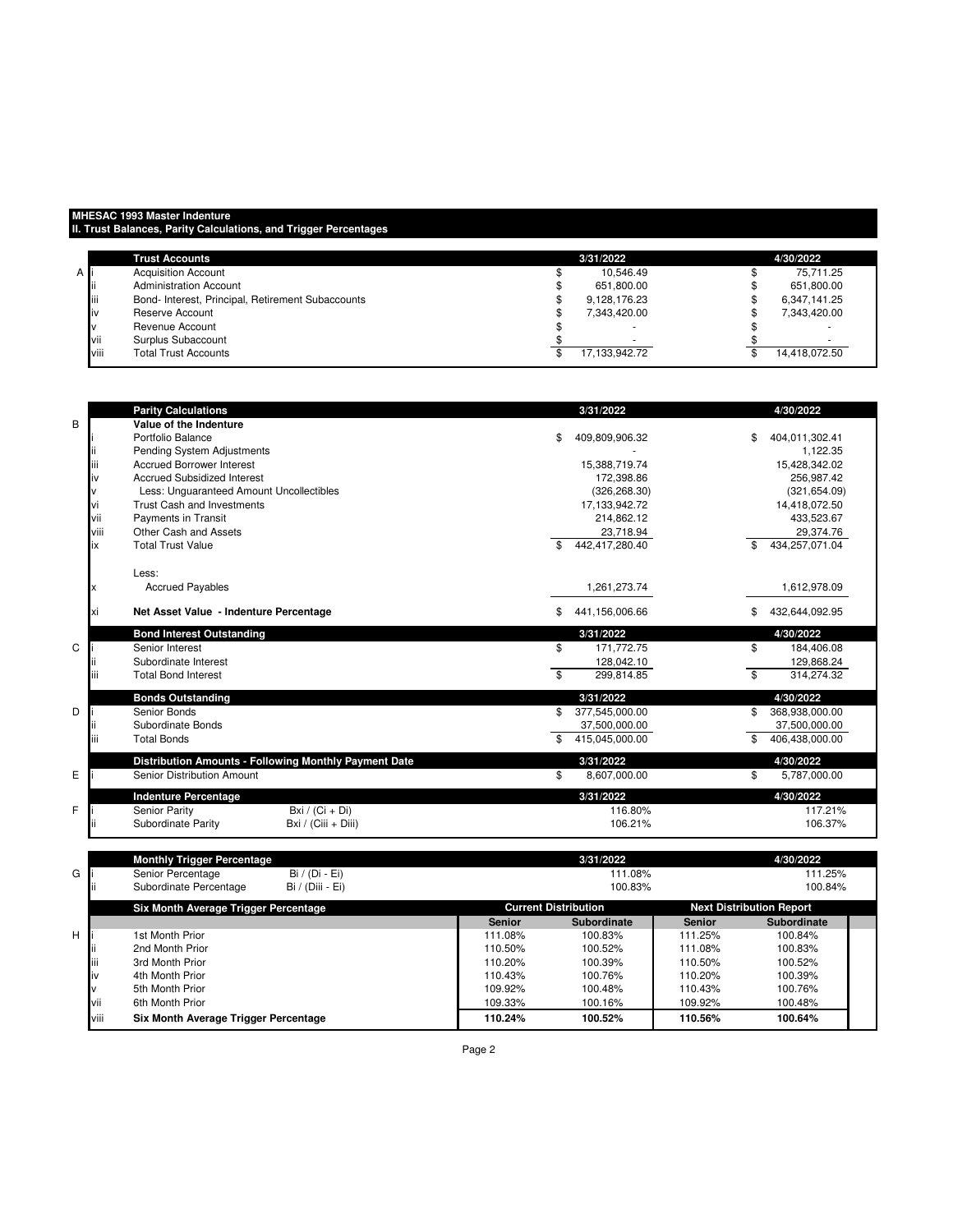## **MHESAC 1993 Master Indenture IIl. Distributions**

|                |                       |                                     |     |                                   |      |                            |                  |                                   |           | <b>Interest Rates</b>          |              |                                    |                        |                  |    |                            |
|----------------|-----------------------|-------------------------------------|-----|-----------------------------------|------|----------------------------|------------------|-----------------------------------|-----------|--------------------------------|--------------|------------------------------------|------------------------|------------------|----|----------------------------|
|                | <b>Class</b>          | <b>CUSIP</b>                        |     | <b>Distribution</b><br>Date       |      | Rate<br>Index              |                  | <b>Bond</b><br><b>Spread</b>      |           | <b>Current</b><br><b>LIBOR</b> |              | <b>Next Report</b><br><b>LIBOR</b> | <b>Current</b><br>Rate |                  |    | <b>Next Report</b><br>Rate |
| A              | $2006-C$              | 612130HR8                           |     | 5/20/2022                         |      | <b>1M LIBOR</b>            |                  | 1.20%                             |           | 0.59443%                       |              | 0.92729%                           |                        | 1.79443%         |    | 2.12729%                   |
|                | 2012-A2               | 61205PAK5                           |     | 5/20/2022                         |      | <b>1M LIBOR</b>            |                  | 1.00%                             |           | 0.59443%                       |              | 0.92729%                           |                        | 1.59443%         |    | 1.92729%                   |
|                | 2012-A3               | 61205PAL3                           |     | 5/20/2022                         |      | <b>1M LIBOR</b>            |                  | 1.05%                             |           | 0.59443%                       |              | 0.92729%                           |                        | 1.64443%         |    | 1.97729%                   |
|                | 2012-B                | 61205PAM1                           |     | 5/20/2022                         |      | <b>1M LIBOR</b>            |                  | 1.20%                             |           | 0.59443%                       |              | 0.92729%                           |                        | 1.79443%         |    | 2.12729%                   |
|                |                       |                                     |     |                                   |      |                            |                  |                                   |           |                                |              |                                    |                        |                  |    |                            |
|                |                       |                                     |     |                                   |      |                            |                  |                                   | Interest  |                                |              |                                    |                        |                  |    |                            |
|                |                       |                                     |     | <b>Current</b><br><b>Interest</b> |      | Current<br><b>Interest</b> |                  | <b>Current</b><br><b>Interest</b> |           | Interest                       |              | Interest<br>Carryover              |                        | <b>Interest</b>  |    | <b>Interest</b>            |
|                | Class<br><b>CUSIP</b> |                                     |     | <b>Due</b>                        | Paid |                            | <b>Shortfall</b> |                                   |           | <b>Carryover</b><br><b>Due</b> |              | Paid                               |                        | Carryover        |    | Factor                     |
| B              | 2006-C                | 612130HR8                           | \$  | 26.916.48                         | \$   | 26,916.48                  | \$               |                                   | \$        | 52.517.04                      | \$           | ÷                                  | \$                     | 52.517.04        |    | 4.82%                      |
|                | 2012-A2               | 61205PAK5                           | \$  | 84.555.17                         | \$   | 84.555.17                  | \$               |                                   | \$        |                                | \$           |                                    | \$                     |                  |    | 15.13%                     |
|                | 2012-A3               | 61205PAL3                           | \$  | 418.370.91                        | \$   | 418.370.91                 | \$               |                                   | \$        |                                | \$           |                                    | \$                     |                  |    | 74.84%                     |
|                | 2012-B                | 61205PAM1                           | \$  | 29.159.52                         | \$   | 29.159.52                  | \$               |                                   | \$        | 56.893.48                      | \$           |                                    | \$                     | 56.893.48        |    | 5.22%                      |
|                | <b>TOTAL</b>          |                                     | \$. | 559,002.08                        | \$   | 559,002.08                 | \$               |                                   | \$        | 109.410.52                     | $\mathbf{s}$ |                                    | \$                     | 109.410.52       |    |                            |
|                |                       |                                     |     |                                   |      |                            |                  |                                   |           |                                |              |                                    |                        |                  |    |                            |
|                |                       |                                     |     |                                   |      |                            |                  |                                   | Principal |                                |              |                                    |                        |                  |    |                            |
|                |                       |                                     |     | <b>Current</b>                    |      | <b>Current</b>             |                  | <b>Current</b>                    |           | <b>Principal</b>               |              | <b>Principal</b>                   |                        |                  |    |                            |
|                | <b>Class</b>          | <b>CUSIP</b>                        |     | <b>Principal</b>                  |      | <b>Principal</b>           | <b>Principal</b> |                                   |           | <b>Carryover</b>               |              | <b>Carryover</b>                   |                        | <b>Principal</b> |    | <b>Principal</b>           |
|                |                       |                                     |     | <b>Due</b>                        |      | Paid                       |                  | <b>Shortfall</b>                  |           | <b>Due</b>                     |              | Paid                               |                        | Carryover        |    | <b>Factor</b>              |
| $\overline{C}$ | 2006-C                | 612130HR8                           | \$  |                                   | \$   |                            | \$               |                                   | \$        |                                | \$           |                                    | \$                     |                  |    | $0.00\%$                   |
|                | 2012-A2               | 61205PAK5                           | \$  |                                   | \$   |                            |                  |                                   | \$        | 63.638.000.00                  | \$           | 5.787.000.00                       |                        | \$ 57.851.000.00 |    | 100.00%                    |
|                | 2012-A3               | 61205PAL3                           |     | \$2,018,125.90                    | \$   |                            | \$               | 2,018,125.90                      |           | \$294,355,445.75               | \$           |                                    |                        | \$296,373,571.65 |    | $0.00\%$                   |
|                | 2012-B                | 61205PAM1                           | \$  |                                   | \$   |                            | \$               |                                   | \$        |                                | \$           |                                    | \$                     |                  |    | 0.00%                      |
|                | <b>TOTAL</b>          |                                     |     | \$2,018,125.90                    | \$   |                            | \$               | 2,018,125.90                      |           | \$357.993.445.75               | \$           | 5.787.000.00                       |                        | \$354.224.571.65 |    |                            |
|                |                       |                                     |     |                                   |      |                            |                  |                                   |           |                                |              |                                    |                        |                  |    |                            |
|                |                       | <b>TOTAL PRINCIPAL DISTRIBUTION</b> |     |                                   |      |                            |                  |                                   |           |                                |              |                                    |                        |                  | \$ | 5.787.000.00               |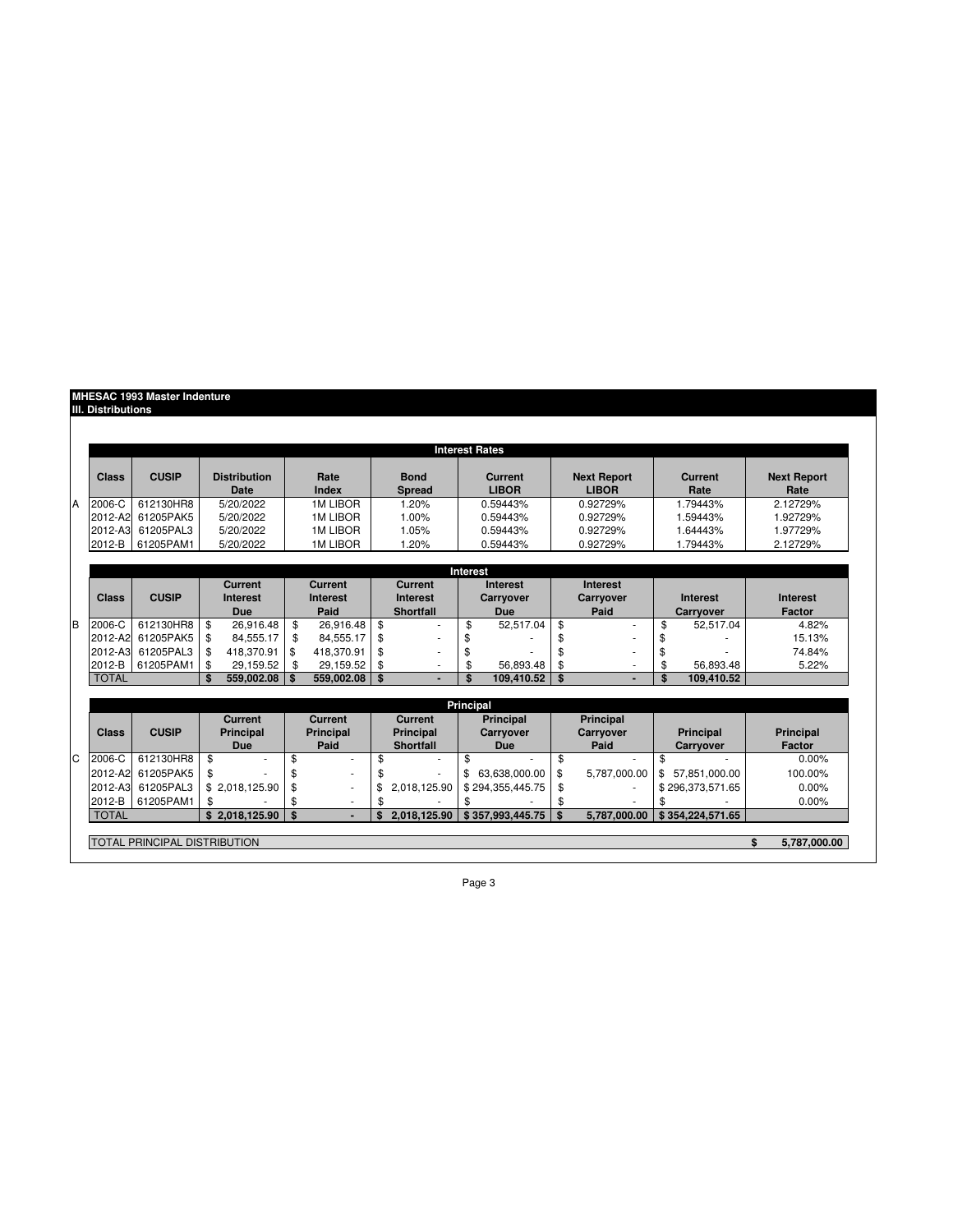|   | <b>MHESAC 1993 Master Indenture</b>                    |                                                   |          |                  |                |
|---|--------------------------------------------------------|---------------------------------------------------|----------|------------------|----------------|
|   | IV. MHESAC System Activity from:                       | 4/1/2022                                          | through: |                  | 4/30/2022      |
|   |                                                        |                                                   |          |                  |                |
| A | <b>Student Loan Principal Activity</b>                 |                                                   |          |                  |                |
|   | <b>Regular Principal Collections</b>                   |                                                   |          | \$               | 5,668,803.61   |
|   | ii<br><b>Principal Collections from Guarantor</b>      |                                                   |          | \$               | 666,836.84     |
|   | iii<br><b>Returned Disbursements</b>                   |                                                   |          |                  |                |
|   | Other System Adjustments<br>iv                         |                                                   |          |                  | (20, 672.24)   |
|   | Repurchase of Bankrutpcy Loans<br>v                    |                                                   |          |                  | (9,668.84)     |
|   | <b>Additional Disbursements/Purchases</b><br>vi        |                                                   |          |                  |                |
|   | vii<br><b>Total Principal Collections</b>              |                                                   |          | \$\$\$\$\$       | 6,305,299.37   |
|   |                                                        |                                                   |          |                  |                |
| B | <b>Student Loan Non-Cash Principal Activity</b>        |                                                   |          |                  |                |
|   | Other Adjustments                                      |                                                   |          |                  | 747.87         |
|   | ii<br>Capitalized Interest                             |                                                   |          | $rac{6}{3}$      | (507, 443.33)  |
|   | iii<br><b>Total Non-Cash Principal Activity</b>        |                                                   |          |                  | (506, 695.46)  |
| C | <b>Total Student Loan Principal Activity</b>           |                                                   |          | \$               | 5,798,603.91   |
|   |                                                        |                                                   |          |                  |                |
| D | <b>Student Loan Interest Activity</b>                  |                                                   |          |                  |                |
|   | <b>Regular Interest Collections</b>                    |                                                   |          | \$               | 814,328.68     |
|   | ii                                                     | <b>Interest Claims Received from Guarantors</b>   |          |                  | 28,714.70      |
|   | iii<br>Other System Adjustments                        |                                                   |          |                  |                |
|   | iv                                                     | Accrued Borrower Interest on Purchased Loans      |          |                  |                |
|   | <b>Total Interest Collections</b><br>v                 |                                                   |          | \$\$\$           | 843,043.38     |
|   |                                                        |                                                   |          |                  |                |
| E | <b>Student Loan Non-Cash Interest Activity</b>         |                                                   |          |                  |                |
|   | Interest Accrual Adjustments                           |                                                   |          | \$               | 18,313.05      |
|   | ii<br>Capitalized Interest                             |                                                   |          | \$               | 507,443.33     |
|   | iii<br><b>Interest Accrued During Period</b>           |                                                   |          | $\frac{6}{3}$    | (1,408,422.04) |
|   | iv                                                     | <b>Total Non-Cash Interest Adjustments</b>        |          |                  | (882, 665.66)  |
| F | <b>Total Student Loan Interest Activity</b>            |                                                   |          | \$               | (39,622.28)    |
|   |                                                        |                                                   |          |                  |                |
|   | <b>Trust Activity from:</b>                            | 4/1/2022                                          | through: |                  | 4/30/2022      |
|   |                                                        |                                                   |          |                  |                |
| G | Trust Balances less Reserve - Beginning of Period      |                                                   |          | \$               | 9,790,522.72   |
|   |                                                        |                                                   |          |                  |                |
| H | <b>Released Funds in Excess of Reserve Requirement</b> |                                                   |          | \$               |                |
| п | <b>Funds Collected During Period</b>                   |                                                   |          |                  |                |
|   | Student Loan Principal Received                        |                                                   |          |                  | 6,108,609.75   |
|   | ii<br>Student Loan Interest Received                   |                                                   |          | \$<br>\$         | 830,740.29     |
|   | iii<br>Subsidized Interest Received                    |                                                   |          |                  | 2,211.19       |
|   | iv                                                     | Investment Income on Trust Accounts               |          | \$<br>\$         | 739.55         |
|   |                                                        |                                                   |          |                  |                |
| J | <b>Funds Remitted During Period</b>                    |                                                   |          |                  |                |
|   | <b>Bond Principal</b><br>I                             |                                                   |          |                  | 8,607,000.00   |
|   | ii.<br><b>Bond Interest</b>                            |                                                   |          |                  | 519,989.40     |
|   | iii<br><b>Consolidation Loan Rebate Fees</b>           |                                                   |          |                  | 314,761.56     |
|   | iv<br>Management and Servicing Fees                    |                                                   |          |                  | 206,751.20     |
|   | v                                                      | Administrative Fees (trustee, listing, etc.)      |          |                  |                |
|   | vi<br>Special Allowance Rebate                         |                                                   |          |                  |                |
|   | vii<br>Repurchase of Bankruptcy Loans                  |                                                   |          | \$\$\$\$\$\$\$\$ | 9,668.84       |
|   |                                                        |                                                   |          |                  |                |
| K | <b>Funds Reserved During Period</b>                    |                                                   |          |                  |                |
|   |                                                        | Acquisition Funds for Bankruptcy Repurchase Loans |          | \$               | 75,711.25      |
|   | ii<br><b>Administration Funds</b>                      |                                                   |          | \$               | 651,800.00     |

**L TOTAL AVAILABLE FUNDS FOR DISTRIBUTION**  $$6,347,141.25$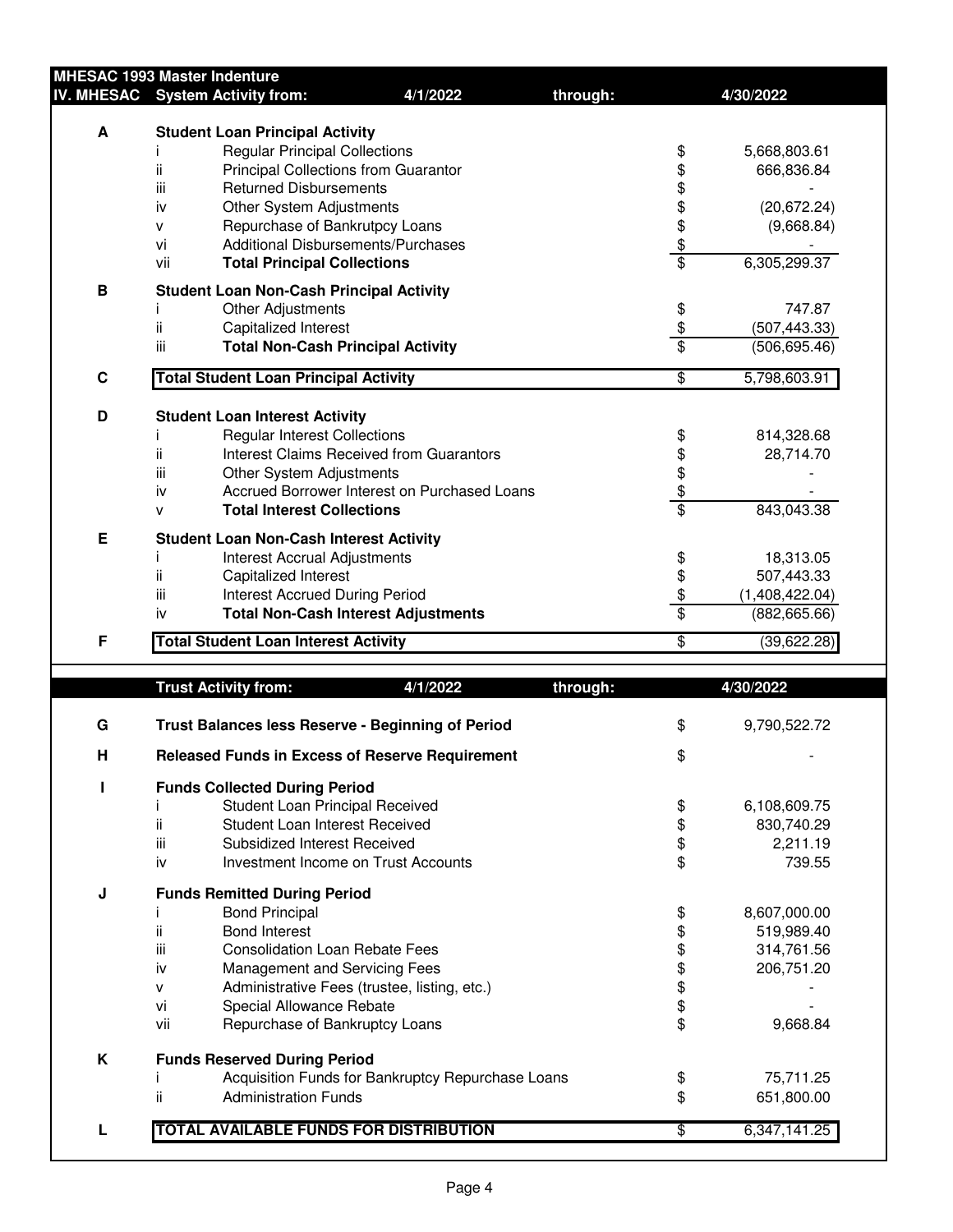| Total Available Funds for Distribution(IV-L)<br>\$<br>6,347,141.25<br>A<br>B<br><b>Interest Distributions</b><br>2006-C Bonds<br>\$<br>26,916.48<br>\$<br>ii.<br>2012-A2 Bonds<br>84,555.17<br>\$<br>iii<br>2012-A3 Bonds<br>418,370.91<br>$\frac{6}{5}$<br>2012-B Bonds<br>29,159.52<br>iv<br><b>Total Bondholder's Interest Distributions</b><br>559,002.08<br>v<br>C<br><b>Principal Distributions</b><br>2006-C Bonds<br>\$<br>\$<br>ii.<br>2012-A2 Bonds<br>5,787,000.00<br>\$<br>iii.<br>2012-A3 Bonds<br>$\frac{\$}{\$}$<br>iv<br>2012-B Bonds<br>5,787,000.00<br><b>Total Bondholder's Principal Distribution</b><br>v<br>\$<br>D<br>Increase to the Specified Reserve Account Balance<br>Е<br>\$<br><b>Carryover Servicing Fees</b><br>F<br>\$<br>Bondholder's Interest Carryover<br>G<br>\$<br>Bondholder's Principal Carryover<br>H<br>\$<br>1,139.17<br>Funds available after waterfall items (A-G) | <b>MHESAC 1993 Master Indenture</b><br>V. Waterfall for Distributions | <b>Distribution Date:</b> | 5/20/2022 |
|-----------------------------------------------------------------------------------------------------------------------------------------------------------------------------------------------------------------------------------------------------------------------------------------------------------------------------------------------------------------------------------------------------------------------------------------------------------------------------------------------------------------------------------------------------------------------------------------------------------------------------------------------------------------------------------------------------------------------------------------------------------------------------------------------------------------------------------------------------------------------------------------------------------------|-----------------------------------------------------------------------|---------------------------|-----------|
|                                                                                                                                                                                                                                                                                                                                                                                                                                                                                                                                                                                                                                                                                                                                                                                                                                                                                                                 |                                                                       |                           |           |
|                                                                                                                                                                                                                                                                                                                                                                                                                                                                                                                                                                                                                                                                                                                                                                                                                                                                                                                 |                                                                       |                           |           |
|                                                                                                                                                                                                                                                                                                                                                                                                                                                                                                                                                                                                                                                                                                                                                                                                                                                                                                                 |                                                                       |                           |           |
|                                                                                                                                                                                                                                                                                                                                                                                                                                                                                                                                                                                                                                                                                                                                                                                                                                                                                                                 |                                                                       |                           |           |
|                                                                                                                                                                                                                                                                                                                                                                                                                                                                                                                                                                                                                                                                                                                                                                                                                                                                                                                 |                                                                       |                           |           |
|                                                                                                                                                                                                                                                                                                                                                                                                                                                                                                                                                                                                                                                                                                                                                                                                                                                                                                                 |                                                                       |                           |           |
|                                                                                                                                                                                                                                                                                                                                                                                                                                                                                                                                                                                                                                                                                                                                                                                                                                                                                                                 |                                                                       |                           |           |
|                                                                                                                                                                                                                                                                                                                                                                                                                                                                                                                                                                                                                                                                                                                                                                                                                                                                                                                 |                                                                       |                           |           |
|                                                                                                                                                                                                                                                                                                                                                                                                                                                                                                                                                                                                                                                                                                                                                                                                                                                                                                                 |                                                                       |                           |           |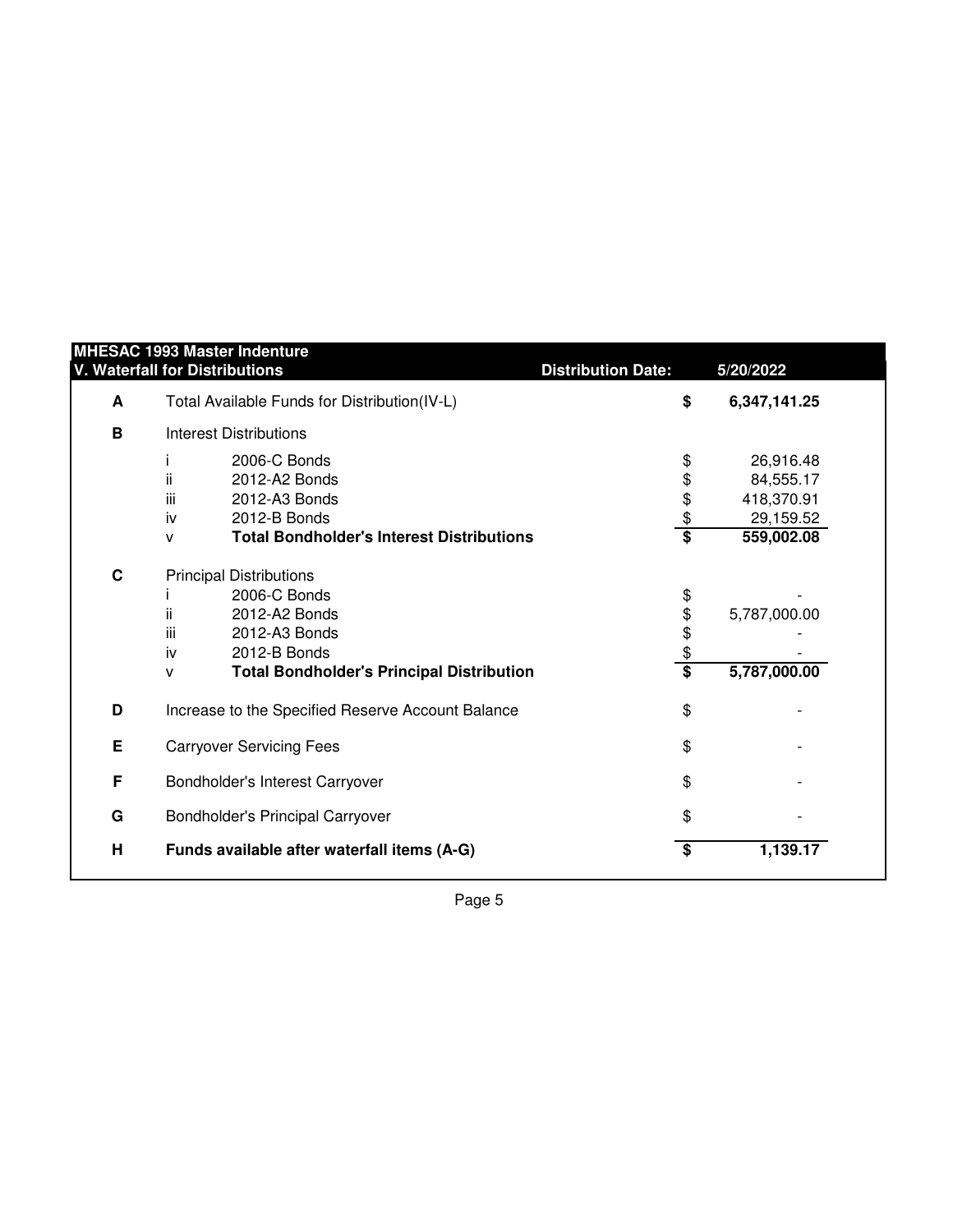## **MHESAC 1993 Master Indenture**

## **VI. Historical Pool Information**

|                                                           |                         | 01/01/22-01/31/22   | 02/01/22-02/28/22 |                     |                         | 03/01/22-03/31/22  |                          | 04/01/22-04/30/22 |
|-----------------------------------------------------------|-------------------------|---------------------|-------------------|---------------------|-------------------------|--------------------|--------------------------|-------------------|
| <b>Beginning Student Loan Pool Balance</b>                | \$                      | 446,923,962.19      | \$                | 438,690,349.96      | \$                      | 432,555,282.98     |                          | 425,198,626.06    |
| <b>Student Loan Principal Activity</b>                    |                         |                     |                   |                     |                         |                    |                          |                   |
| <b>Regular Principal Collections</b>                      | \$                      | 6,400,625.11        | \$                | 5,341,988.85        | \$                      | 6,149,603.98       | \$                       | 5,668,803.61      |
| Principal Collections from Guarantor                      | \$                      | 2,210,651.12        | \$                | 1,194,570.30        | \$                      | 1,728,796.02       | \$                       | 666,836.84        |
| <b>Returned Disbursements</b><br>iii                      | \$                      |                     | \$                |                     |                         |                    |                          |                   |
| Other System Adjustments<br>iv                            | \$                      | (35, 411.64)        | \$                | $(17, 136.26)$ \$   |                         | (13,943.64)        | \$                       | (20, 672.24)      |
| Repurchase of Bankruptcy Loans<br>v                       | \$                      |                     | \$                |                     |                         |                    | \$                       | (9,668.84)        |
| Additional Disbursements/Purchases<br>vi                  | \$                      |                     | \$                |                     |                         |                    |                          |                   |
| <b>Total Principal Collections</b><br>vii                 | $\overline{\mathbb{S}}$ | 8.575.864.59        | $\overline{\$}$   | 6,519,422.89        | \$                      | 7,864,456.36       | \$                       | 6,305,299.37      |
| <b>Student Loan Non-Cash Principal Activity</b>           |                         |                     |                   |                     |                         |                    |                          |                   |
| Other Adjustments                                         | \$                      | 28.334.84           | \$                | 1,701.03            | <b>S</b>                | $(30.62)$ \$       |                          | 747.87            |
| Capitalized Interest<br>ii.                               | \$                      | $(420, 120.01)$ \$  |                   | $(484, 204.18)$ \$  |                         | $(479, 420.80)$ \$ |                          | (507, 443.33)     |
| <b>Total Non-Cash Principal Activity</b><br>iii           | $\overline{\mathbb{S}}$ | $(391, 785.17)$ \$  |                   | $(482, 503.15)$ \$  |                         | $(479, 451.42)$ \$ |                          | (506, 695.46)     |
|                                                           |                         |                     |                   | 6.036.919.74        |                         |                    |                          |                   |
| <b>Total Student Loan Principal Activity</b><br>$(\cdot)$ | \$                      | $8,184,079.42$ \$   |                   |                     | \$                      | 7,385,004.94       | \$                       | 5,798,603.91      |
| <b>Student Loan Interest Activity</b>                     |                         |                     |                   |                     |                         |                    |                          |                   |
| <b>Regular Interest Collections</b>                       | \$                      | 988,082.19          | \$                | 904,506.14          | \$                      | 850,321.44         | \$                       | 814,328.68        |
| Interest Claims Received from Guarantors<br>ii.           | \$                      | 118,065.42          | \$                | 42,169.82           | \$                      | 97,405.85          | \$                       | 28,714.70         |
| Other System Adjustments<br>ш                             | \$                      |                     | \$                |                     |                         |                    | \$                       |                   |
| Accrued Borrower Interest on Purchased Loans<br>iv        | \$                      |                     | \$                |                     | \$                      |                    | \$                       |                   |
| <b>Total Interest Repayments</b><br>$\mathsf{v}$          | $\overline{\$}$         | 1,106,147.61        | $\overline{\$}$   | 946,675.96          | $\overline{\mathbf{s}}$ | 947,727.29         | $\overline{\mathcal{S}}$ | 843,043.38        |
| <b>Student Loan Non-Cash Interest Activity</b>            |                         |                     |                   |                     |                         |                    |                          |                   |
| <b>Interest Accrual Adjustments</b>                       | \$                      | 49,353.16           | \$                | 24,584.79           | \$                      | 22,282.20          | \$                       | 18,313.05         |
| Capitalized Interest                                      | \$                      | 420,120.01          | \$                | 484,204.18          | <b>S</b>                | 479,420.80         | \$                       | 507,443.33        |
| <b>Interest Accrued During Period</b><br>iii              | \$                      | $(1,526,087.97)$ \$ |                   | $(1,357,317.69)$ \$ |                         | (1,477,778.31)     | \$                       | (1,408,422.04)    |
| <b>Total Non-Cash Interest Adjustments</b><br>iv          | \$                      | $(1,056,614.80)$ \$ |                   | $(848, 528.72)$ \$  |                         | (976, 075.31)      | l \$                     | (882, 665.66)     |
| <b>Total Student Loan Interest Activity</b>               | $\overline{\mathbf{s}}$ | $49.532.81$ S       |                   | $98,147.24$ \ \$    |                         | $(28, 348.02)$ \$  |                          | (39,622.28)       |
| <b>TOTAL STUDENT LOAN POOL</b><br>$(=)$                   | \$                      | 438,690,349.96      | - \$              | 432,555,282.98      | $\mathbf{s}$            | 425,198,626.06     | \$                       | 419,439,644.43    |
| <b>Pending Portfolio Adjustments</b><br>$^{(+)}$          | \$                      | $\blacksquare$      | \$                |                     | \$                      |                    | \$                       | 1,122.35          |
| <b>Trust Cash Available</b><br>$(+)$                      | \$                      | 7,716,882.92        | \$                | 7,601,017.19        | $\bullet$               | 9,790,522.72       | \$                       | 7,074,652.50      |
| <b>Reserve Account Balance</b><br>$^{(+)}$                | s,                      | 7,343,420.00        | \$                | 7,343,420.00        | l \$                    | 7,343,420.00       | \$                       | 7,343,420.00      |
| <b>TOTAL ADJUSTED POOL</b><br>$(=)$                       | \$                      | 453,750,652.88      | -S                | 447,499,720.17 \$   |                         | 442,332,568.78     | \$                       | 433,858,839.28    |